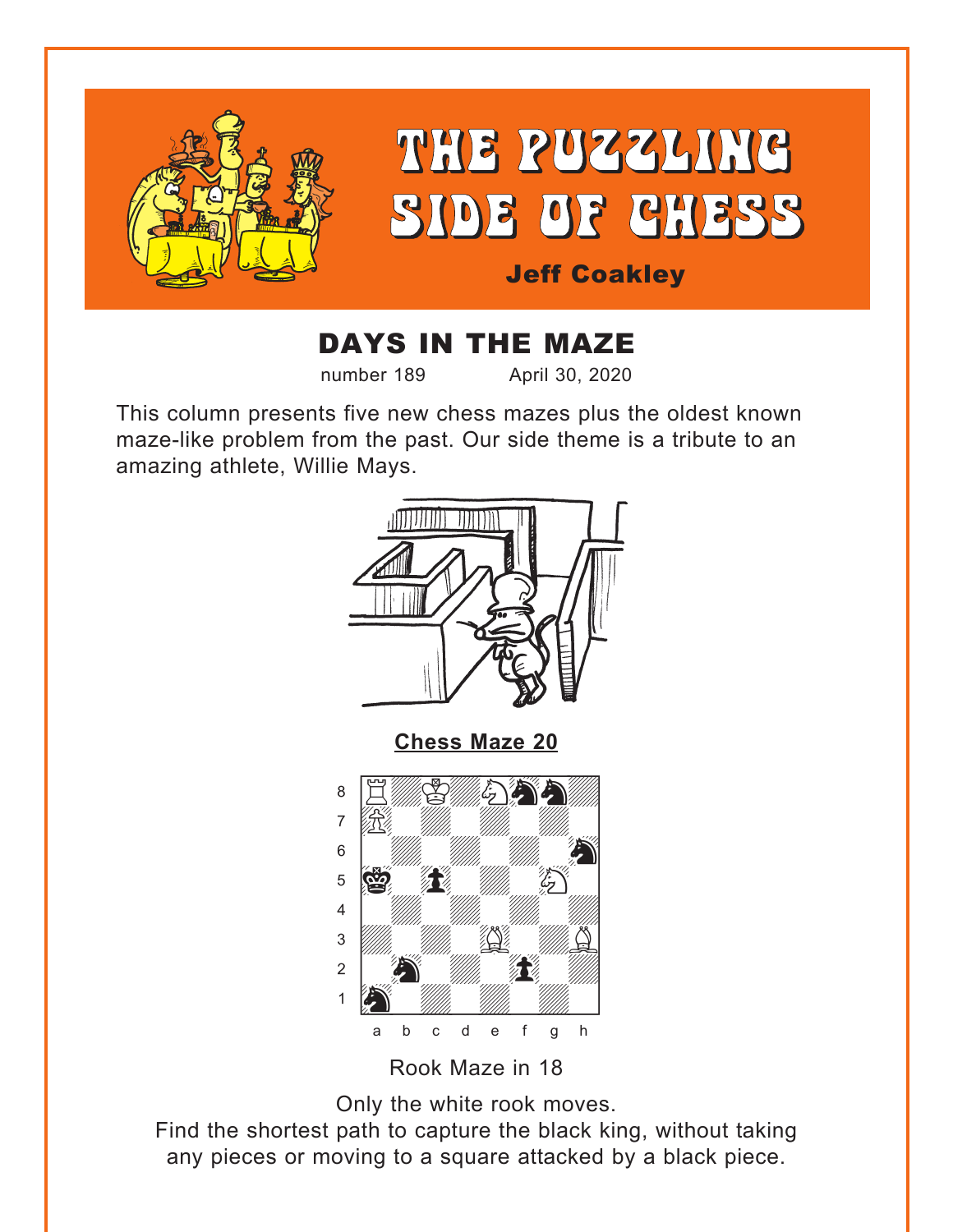<span id="page-1-0"></span>The idea behind the first problem was the geometric staircase of the zigzagging rook. The goal in the next two mazes is to maximize the number of moves. **Chess Maze 21** 



Knight Maze in 29

Only the white knight moves.

Find the shortest path to capture the black king, without taking any pieces or moving to a square attacked by a black piece.



Willie Howard Mays, Jr.

Willie Mays is the greatest baseball player of all time. Born in Alabama in 1931, he began his professional career at age 16, playing for the Chatanooga Choo-Choos. In 1951 he signed with the New York Giants, earning Rookie of the Year honours. He remained a Giant for 20 years, staying with the team when they moved to San Francisco in 1957. He returned to the Big Apple for his final two seasons as a New York Met.

Forever a favourite of fans and fellow players, Willie was affectionately nicknamed "The Say Hey Kid", he celebrates his 89th birthday next week on May 6.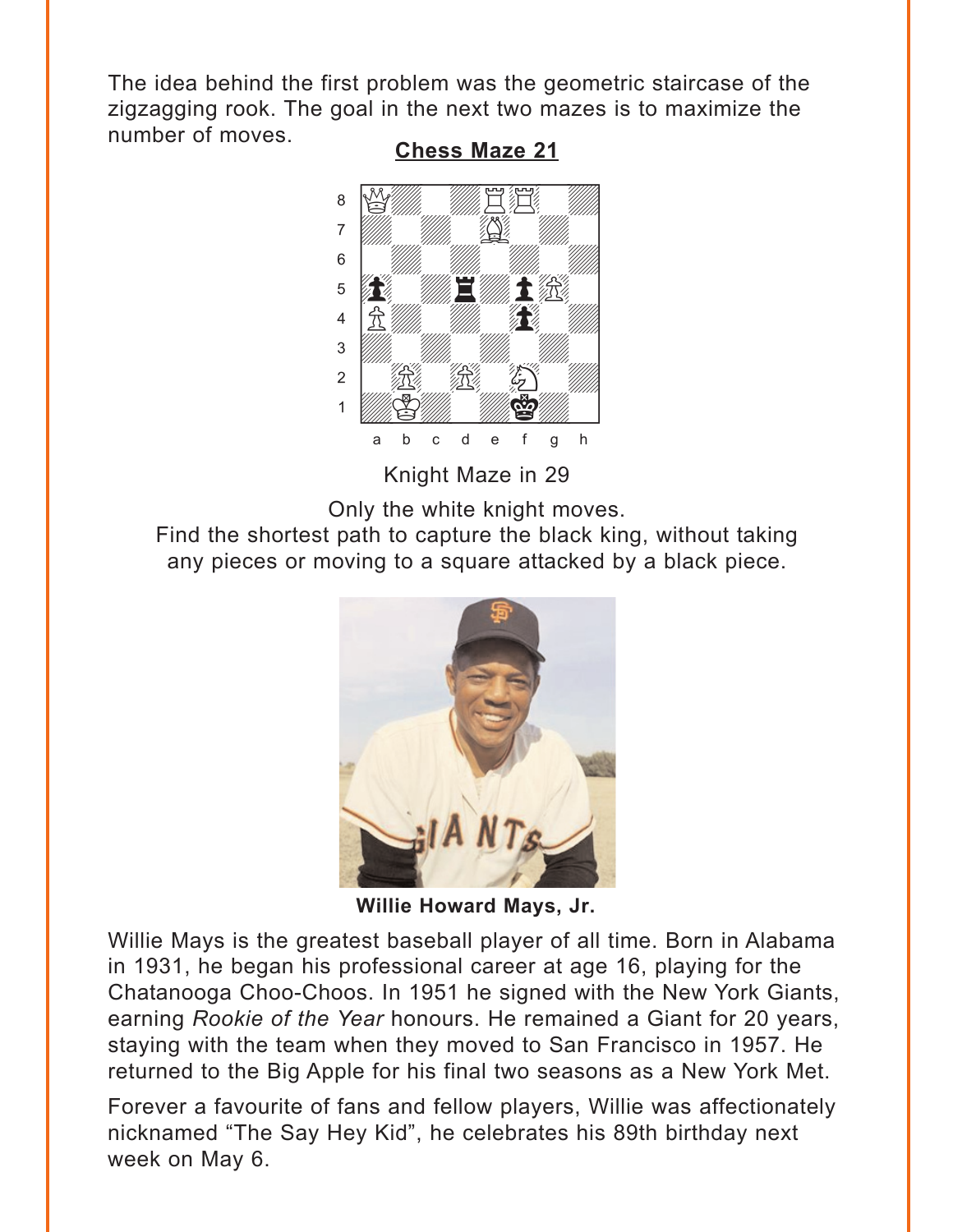<span id="page-2-0"></span>Mazes with maximum moves for rooks (30) and bishops (17) were given in column 69. Until now, no attempt has been made to set a record for queen mazes. Here it is. Easy to solve, hard to compose.

> áwdbdwhnd]  $\overline{a}$  and  $\overline{a}$  and  $\overline{a}$  and  $\overline{a}$  and  $\overline{a}$  $\mathfrak{g}$   $\mathfrak{g}$  , the point  $\mathfrak{g}$  $\mathbf{E}$   $\mathbf{E}$   $\mathbf{E}$   $\mathbf{E}$   $\mathbf{E}$   $\mathbf{E}$   $\mathbf{E}$   $\mathbf{E}$   $\mathbf{E}$   $\mathbf{E}$   $\mathbf{E}$   $\mathbf{E}$   $\mathbf{E}$   $\mathbf{E}$   $\mathbf{E}$   $\mathbf{E}$   $\mathbf{E}$   $\mathbf{E}$   $\mathbf{E}$   $\mathbf{E}$   $\mathbf{E}$   $\mathbf{E}$   $\mathbf{E}$   $\mathbf{E}$   $\mathbf{$  $\mathbf{f}$   $\mathbf{f}$ 3 *Willi* R<sup>2</sup>iRi Ri  $\sim$   $\sim$   $\sim$   $\sim$   $\sim$  $\frac{1}{2}$   $\frac{1}{2}$   $\frac{1}{2}$   $\frac{1}{2}$   $\frac{1}{2}$ a b c d e f g h

> > Queen Maze in 25

Only the white queen moves.

Find the shortest path to capture the black king, without taking any pieces or moving to a square attacked by a black piece.



Willie Mays was the complete player, excelling at the plate, on the bases, and in the field. His lifetime batting average was .302 with 660 home runs, ranking him 5th all time. He led the league in stolen bases four times and won the Golden Glove for center fielders 12 straight years.

Willie's signature play was the "basket catch". He caught routine fly balls with both hands near his waist, holding his glove palm up.

**[Chess Maze 22](#page-8-0)** <u>was considered</u>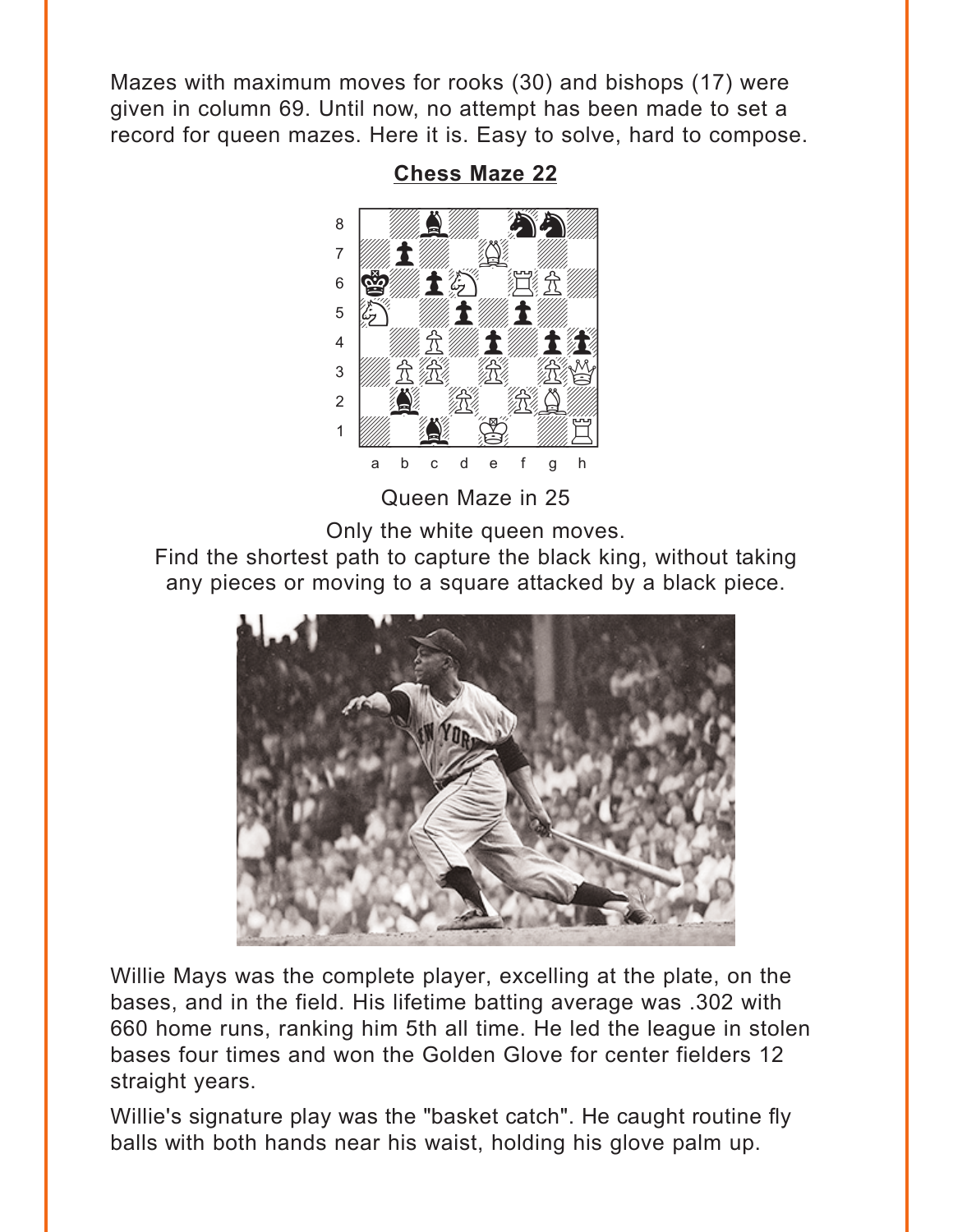<span id="page-3-0"></span>The origins of chess mazes were discussed in *Chess Mazes: Toronto Style* (column 69). "Toronto style" means that no captures are allowed. That stipulation is essential for a true maze.



Other people have published problems called "chess mazes", but in all cases they have allowed captures. The compositions can be interesting, but they are better described as "series-movers", a class of problems which includes series-mates. See *The Double Whammy* (column 2).

The next puzzle, by American composer Otto Wurzburg (1875-1951), is a hundred years old. It is the earliest maze-like problem that I am aware of. The king has 70 moves to get safely from a3 to f4. He may have to take a few pieces along the way.



**[Series-Mover](#page-9-0)**

King Maze in 70

Only the white king moves. Find the shortest path to reach f4 without moving to a square attacked by a black piece. CAPTURES ARE ALLOWED.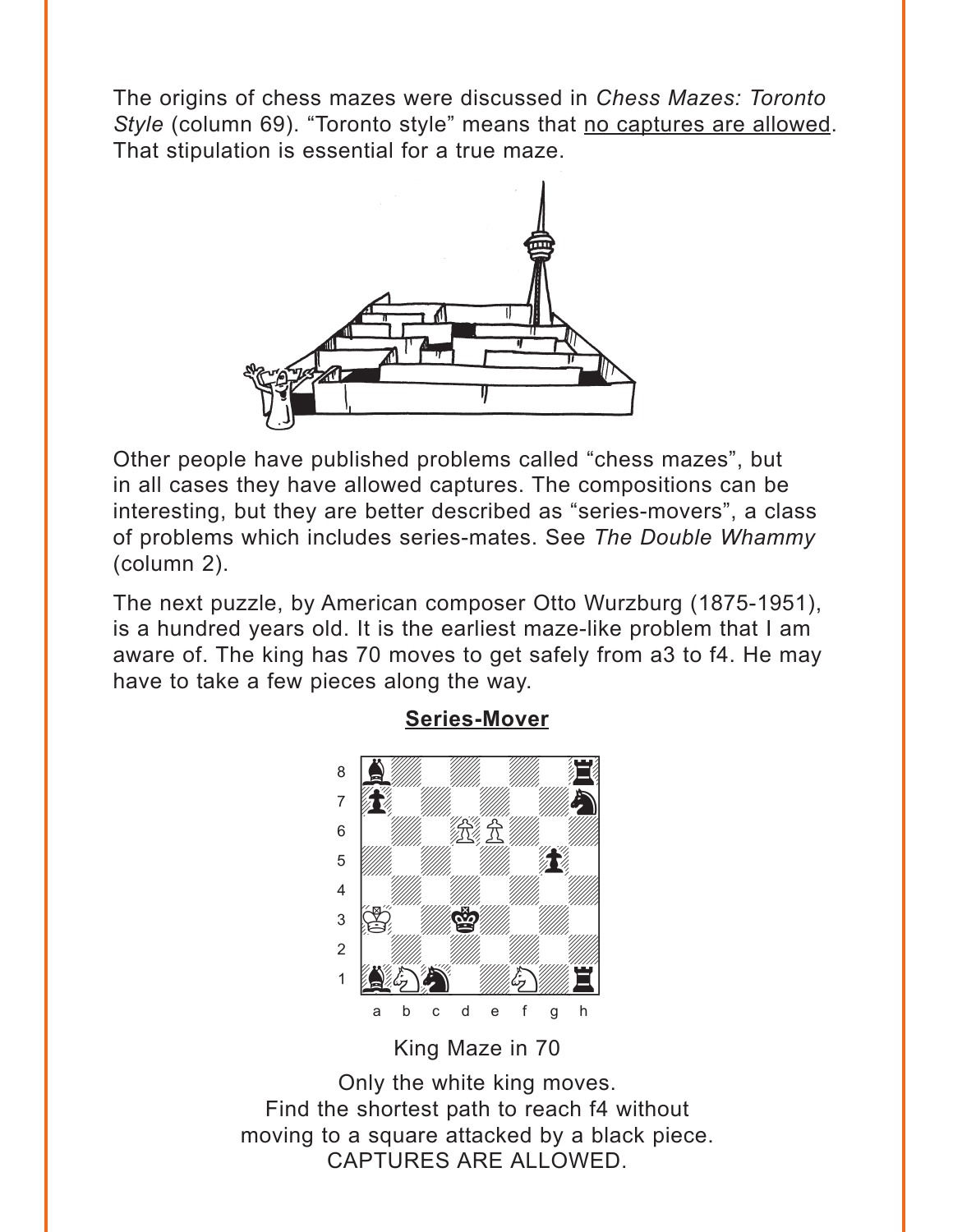<span id="page-4-0"></span>We return now to mazes with fixed borders. There are no shortcuts knocking down walls, cutting through hedges, or capturing pieces. The gauntlet must be run as it stands.

A pawn maze is actually three mazes in one. After reaching the 8th rank, the pawn promotes and continues its journey as a rook, bishop, or knight, with different paths and a different number of moves.



**[Chess Maze 23](#page-11-0)**

Which kind of promoted piece gets through the maze fastest? Rook, bishop, or knight?

*Only the white pawn moves. When it reaches the last rank, it may become a rook, bishop, or knight. But not a queen. After the promotion, only the promoted piece moves. Find the shortest path to capture the black king, without taking any pieces or moving to a square attacked by a black piece. Determine which pieces require the most and fewest moves.*



Pawn Maze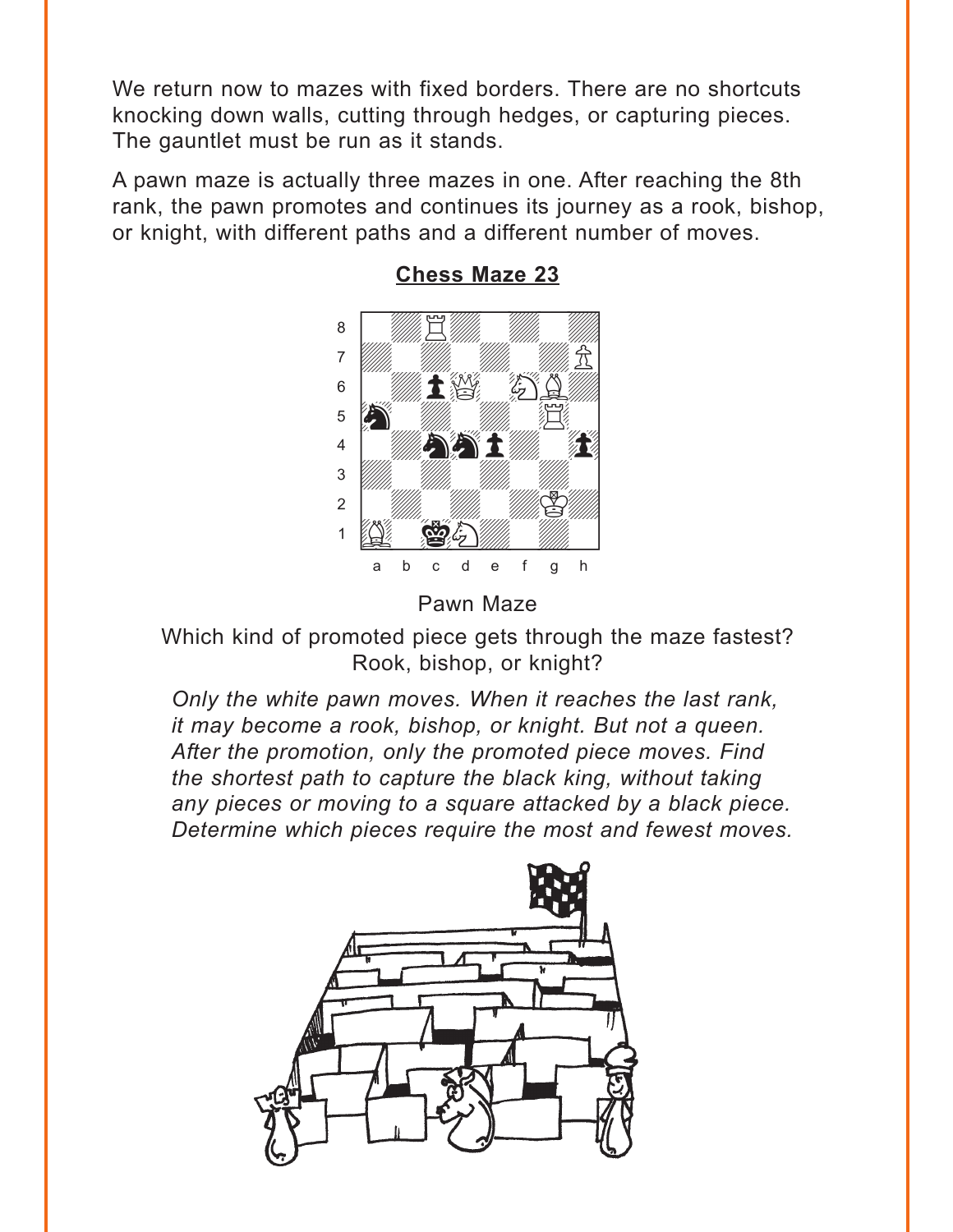<span id="page-5-0"></span>Our final problem, number 24, is a new kind of maze dedicated to Willie Mays, who wore number 24 throughout his career. Three types of pieces (RBN) start on different squares and race to the black king. Who gets there first? **[Chess Maze 24](#page-12-0)**



Which kind of piece gets through the maze fastest? Rook, bishop, or knight?

Each of the three white officers starts from where it stands. Find the shortest path to capture the black king, without taking any pieces or moving to a square attacked by a black piece.



*"The Catch" World Series 1954 game 1*

1954 was a great year for Willie Mays. He had the best batting average in the majors (.354), was voted *Most Valuable Player*, and led the New York Giants to victory in the World Series!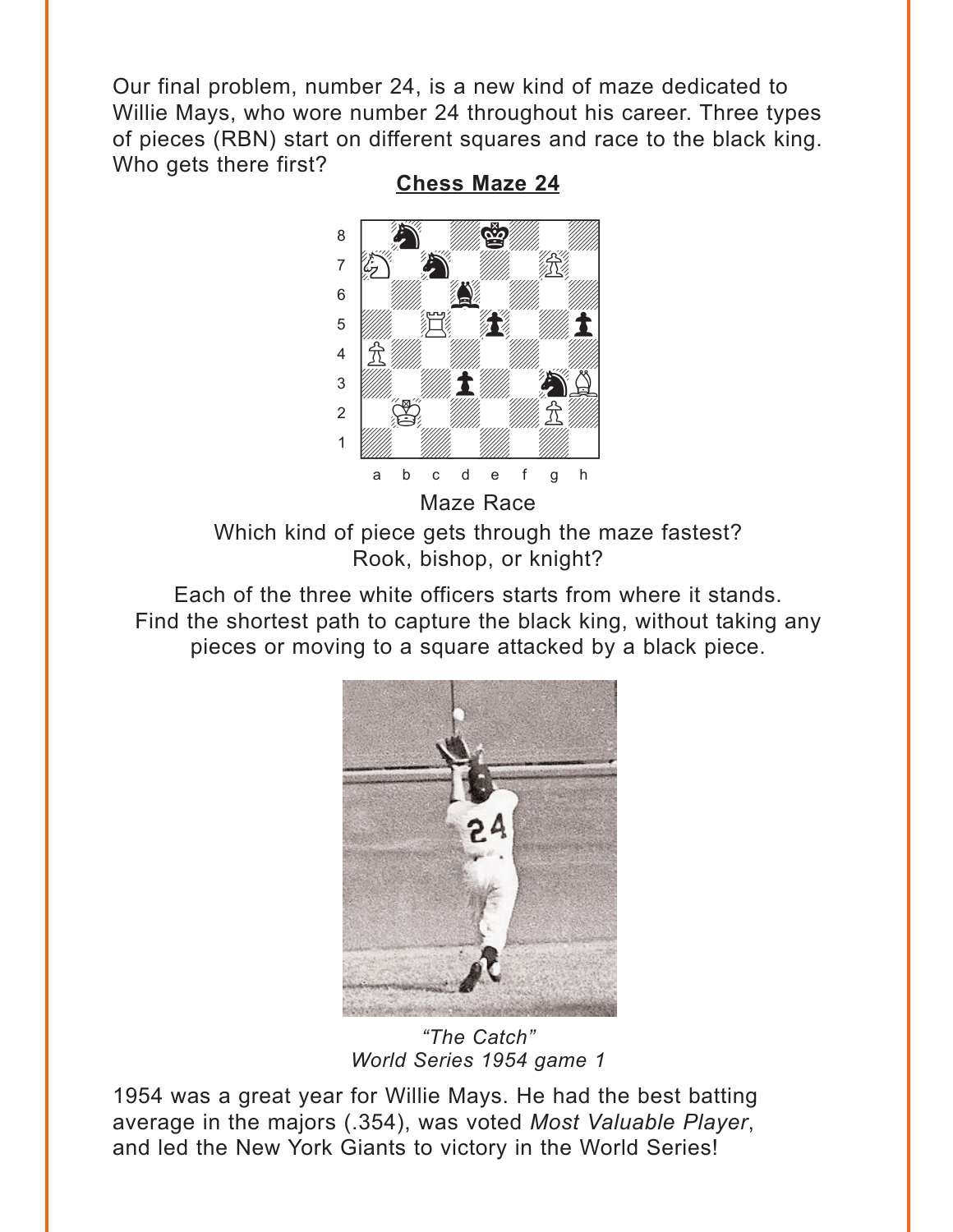# <span id="page-6-0"></span>**SOLUTIONS**

Chess mazes 20-24 by J. Coakley, Puzzling Side of Chess (2020).

**PDF hyperlinks.** You can advance to the solution of any puzzle by clicking on the underlined title above the diagram. To return to the puzzle, click on the title above the solution diagram.

Archives. Past columns are available in the Puzzling Side archives.



## **Chess Maze 20**

Ra8-b8-b7-c7-c6-d6-d5-e5-e4-f4-f3-g3-g2-h2-h1-c1-c3-a3xa5 Down the staircase.



"Say hey!"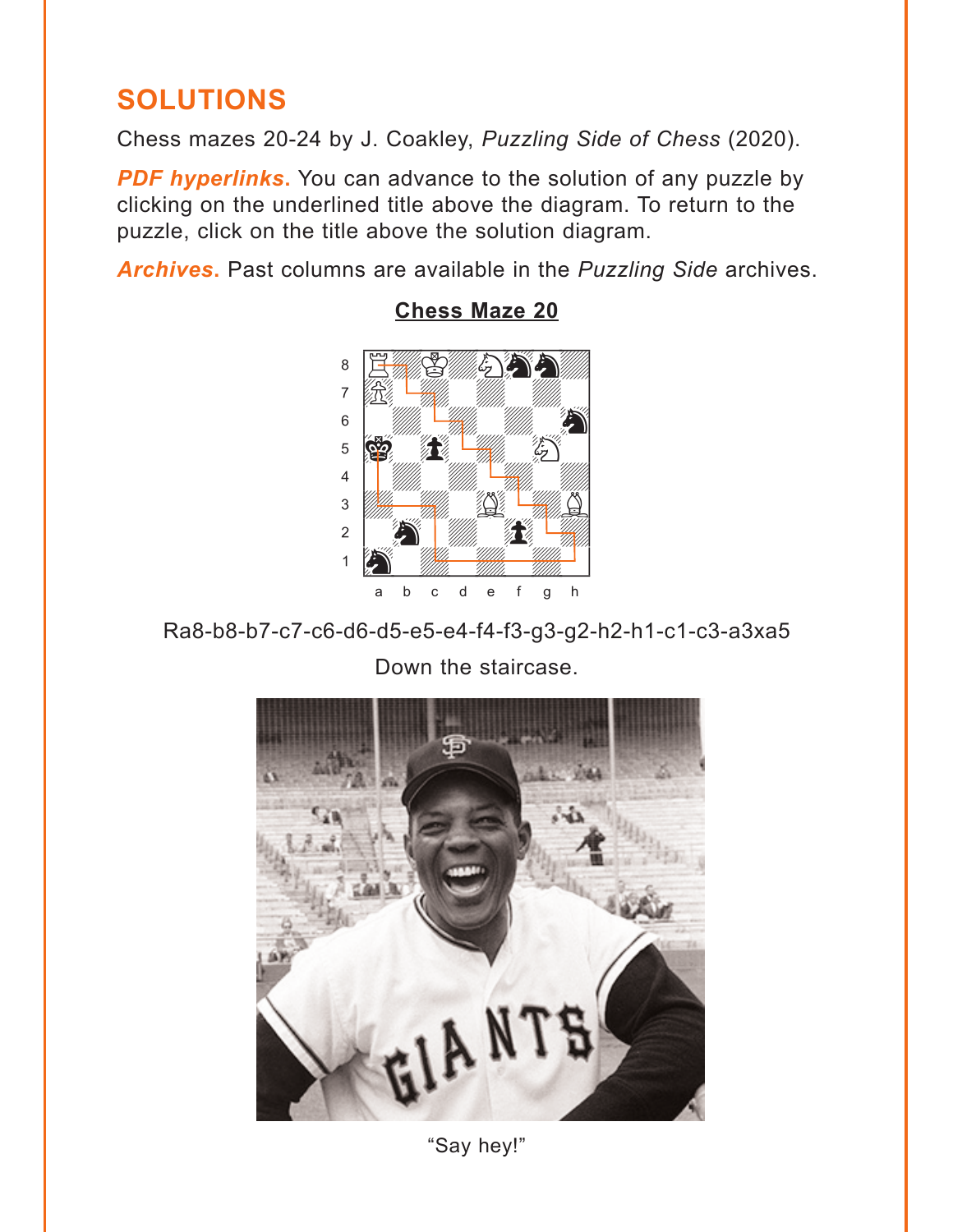# <span id="page-7-0"></span>with the set of the set of the set of the set of the set of the set of the set of the set of the set of the set of the set of the set of the set of the set of the set of the set of the set of the set of the set of the set  $\alpha$  and  $\alpha$  and  $\alpha$ adway a shi wadan wasan wasan ƙwallon ƙafa ta ƙasar Ingila. 6 | Children William Children 5 **brown E was to a sex and the sex and the sex and the sex and the sex and the sex and the sex and**  $\left|\mathbb{R}\right|\ll 1$ 3 **Uda Shi**li <sup>Ud</sup>din 2000  $2$   $\frac{1}{2}$   $\frac{1}{2}$   $\frac{1}{2}$   $\frac{1}{2}$  $\frac{1}{\sqrt{2}}$ a b c d e f g h

**[Chess Maze 21](#page-1-0)**

Nf2-d1-c3-a2-c1-b3-a1-c2-a3-c4-b6-c8-a7-c6-b8 -a6-c7-e6-g7-h5-f6-g8-h6-f7-h8-g6-h4-f3-h2xf1

Twenty-nine moves matches the record length for a knight maze, first established in *Scholar's Mate* magazine (#113, June 2012).

Compare the maze path with the knight loops in column 155. Can anyone convert the 32 piece loops into a 30 move maze?



**Hall of Famer Willie Mays**

20 years on the National League All-Star team Major League batting champion 1954 Major League home run leader 1955, 1962, 1965 Four homers in one game, April 30, 1961 *Career totals:* 660 home runs (5th all time) 22 extra inning home runs (1st) 2062 runs scored (7th) 3283 hits (11th) 1903 runs batted in (11th)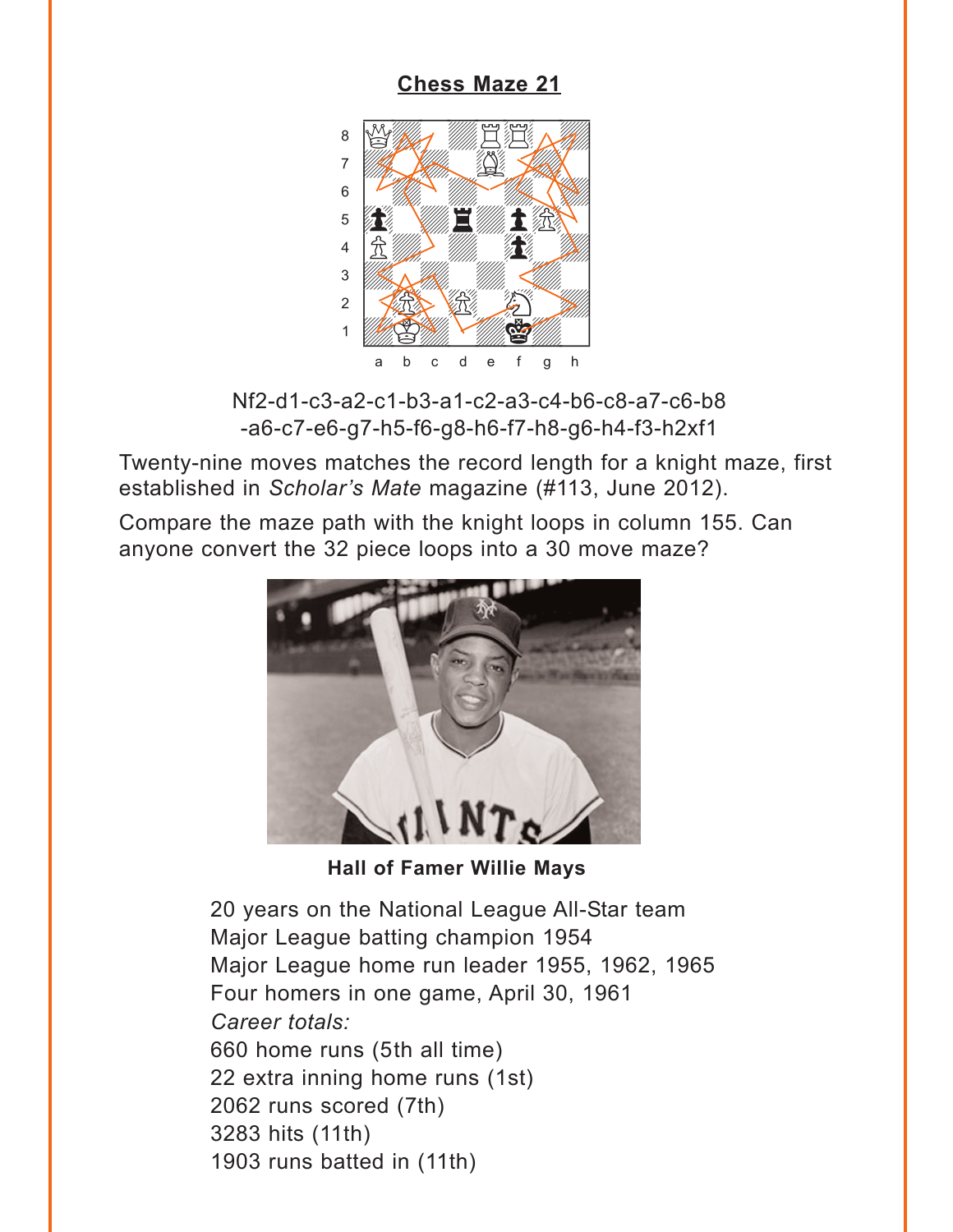<span id="page-8-0"></span>**[Chess Maze 22](#page-2-0)**



Qh3-h2-g1-f1-e2-d1-c2-b1-a2-a4-b4-c5-d4 -e5-f4-g5-h5-h8-g7-f7-e8-d8-c7-b8-a8xa6

Twenty-five moves. 22 are single steps.

The longest queen maze previously published was 16 moves. *Winning Chess Puzzles For Kids Volume 2*, 2010 (KK77).



Except for one year, Willie Mays was the highest paid player in baseball from 1959 to 1972. His record setting salary of \$105,000 in 1963 (nearly a million dollars by today's standards) topped that of Yankee slugger Mickey Mantle by \$5000.

Pitcher Sandy Koufax of the Los Angeles Dodgers earned slightly more than Mays in 1967.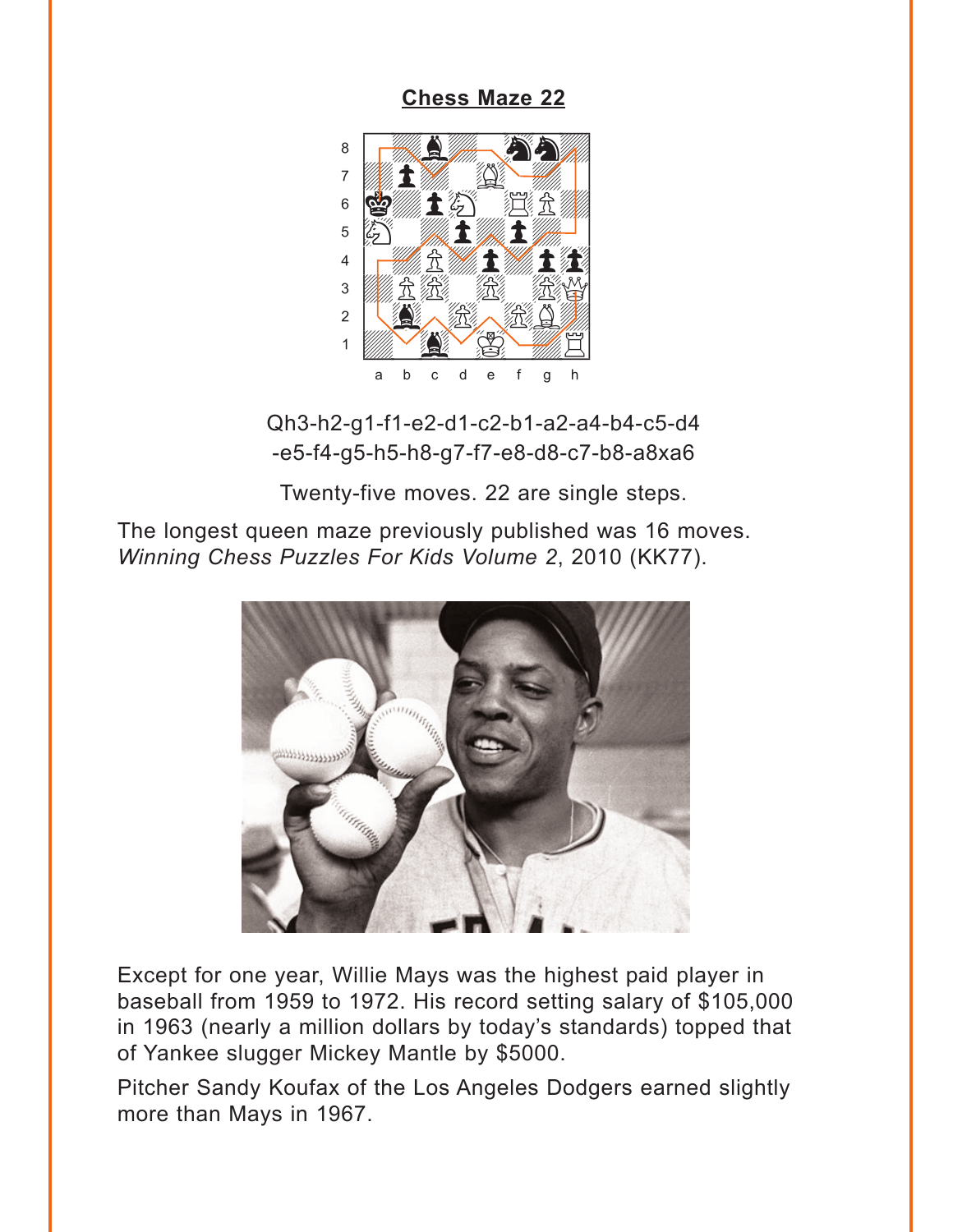## **[Series-Mover](#page-3-0)**

<span id="page-9-0"></span>Otto Wurzburg 1919 *The Book of Extraordinary Chess Problems* (*1989 Stephen Addison*) w\_\_\_\_\_\_\_\_w



#### 1.Ka4

Not a unique solution. The first move could also be *1.Kb4*. There are many alternative routes along the way.

2.Ka5 3.Ka6 4.Kxa7 5.Kb6 6.Kc7 7.Kd7 8.Ke7 9.Kf7 10.Kg6 11.Kf5 12.Kg4 13.Kg3 14.Kf2 15.Ke1 16.Kd1 17.Kxc1

Eliminating the knight that prevented the king from getting to a1. Looking ahead, we can see that the pawn on g5 must eventually be captured to free f4. The pawn is guarded by the knight on h7 which is guarded by the rook on h8 which is guarded by bishop on a1. The knight on h7 is also guarded by the rook on h1 which is guarded by the bishop on a8. All of these pieces must be taken. Next target: the bishop on a1.



18.Kd1 19.Ke1 20.Kf2 21.Kg3 22.Kg4 23.Kf5 24.Kg6 25.Kf7 26.Ke7 27.Kd7 28.Kc7 29.Kb6 30.Ka5 31.Ka4 32.Ka3 33.Ka2 34.Kxa1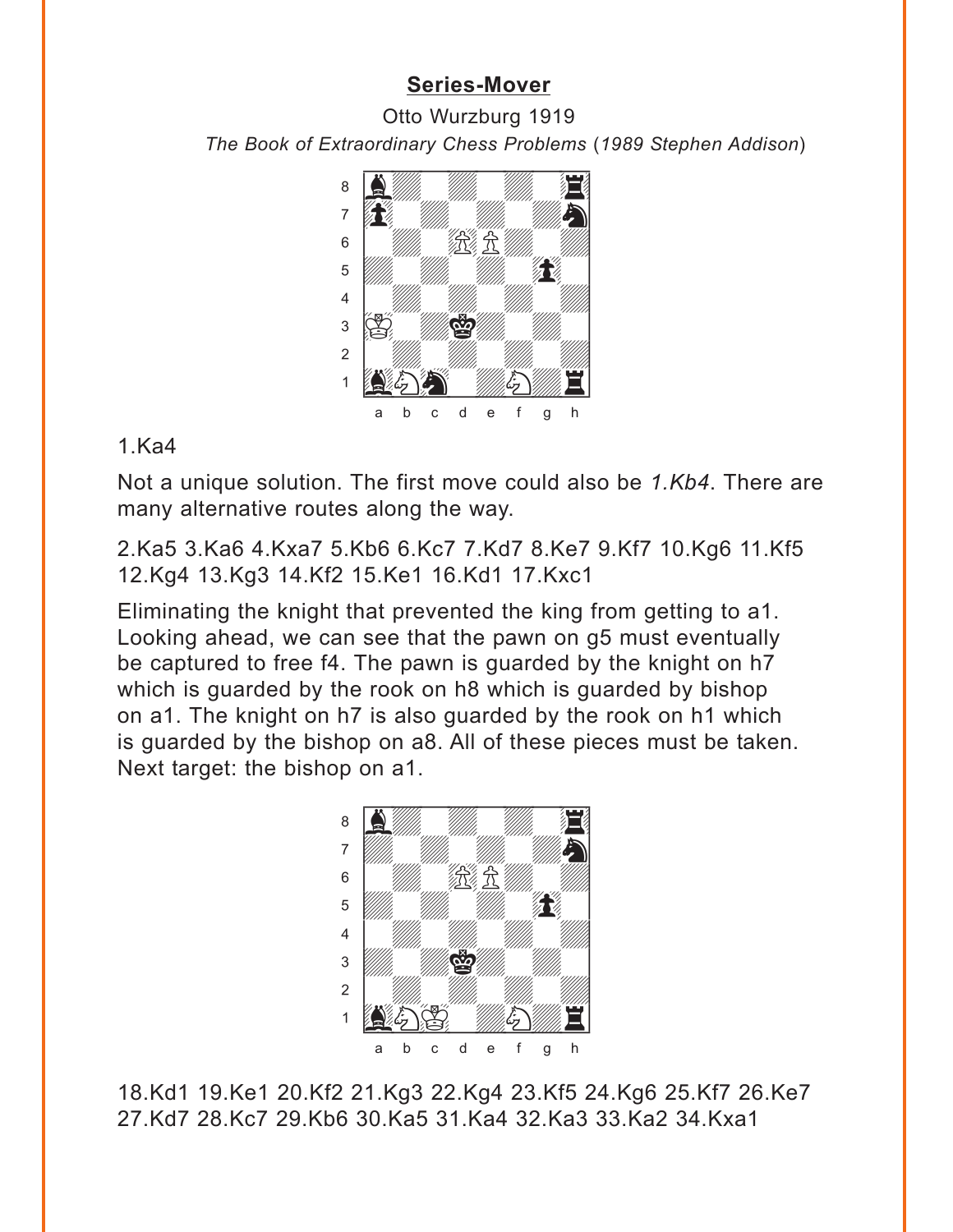

Halfway there. Now the rook on h8 is unprotected.

35.Ka2 36.Ka3 37.Ka4 38.Ka5 39.Kb6 40.Kc7 41.Kd7 42.Ke7 43.Kf7 44.Kg7 45.Kxh8

Undefending the bishop on a8.

46.Kg8 47.Kf7 48.Ke8 49.Kd8 50.Kc8 51.Kb8 52.Kxa8



Three captures to go.

53.Kb7 54.Kc6 55.Kd5 56.Ke5 57.Kf5 58.Kg4 59.Kg3 60.Kg2 61.Kxh1 62.Kh2 63.Kh3 64.Kg4 65.Kh5 66.Kh6 67.Kxh7 68.Kg6 69.Kxg5 70.Kf4

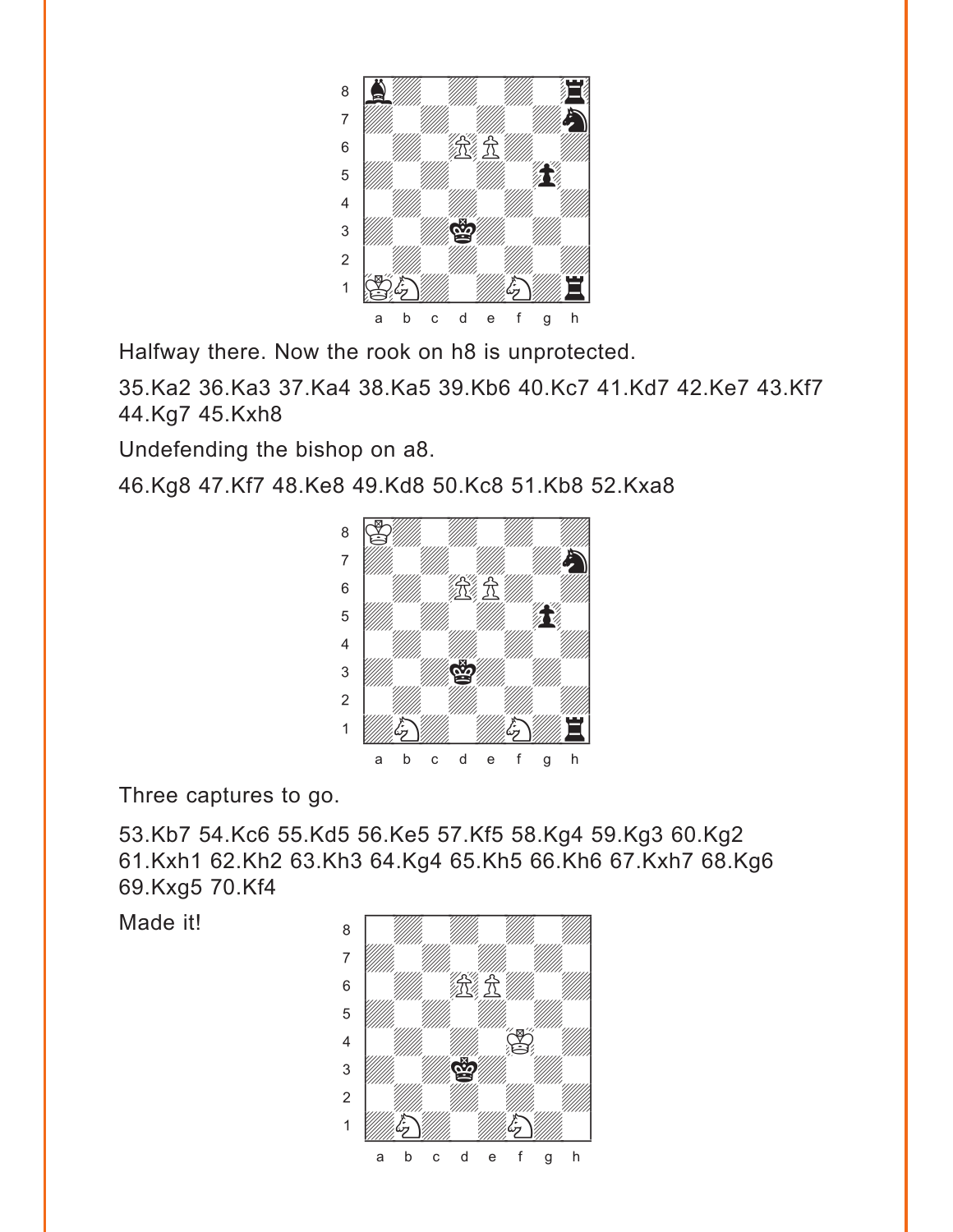### **[Chess Maze 23](#page-4-0)**

<span id="page-11-0"></span>

- A rook goes high speed. 14 moves. h8=R-h7-a7-a8-b8-b4-a4-a2-f2-f1-h1-h3-c3xc1 R
- A knight is second fastest. 15 moves. h8=N-f7-h6-g4-f2-h3-f4-h5-g7-e8-c7-a6-b4-a2xc1  $\mathcal{L}$
- A bishop is "slo-mo". 16 moves. h8=B-g7-f8-e7-d8-c7-b8-a7-c5-b4-e1-f2-g1-h2-f4xc1  $\mathbf{D}$

(A queen only needs 5 moves. h8=Q-h5-g4-f4xc1).



In San Francisco, May 24th is officially designated *Willie Mays Day,* commemorating his birth month and jersey number. It was also the date of his first major league game in 1951.